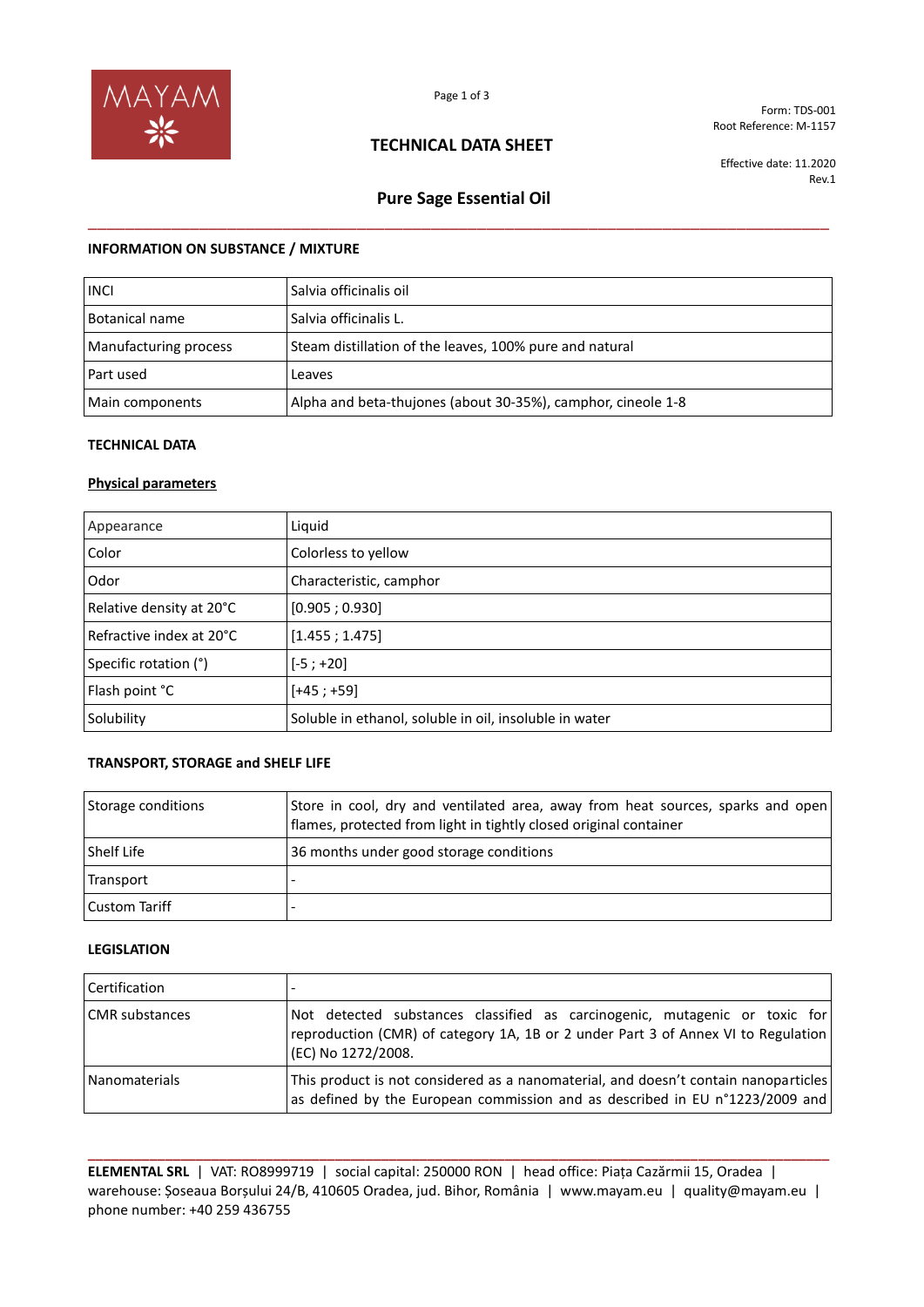

Form: TDS-001 Root Reference: M-1157

## **TECHNICAL DATA SHEET**

Effective date: 11.2020 Rev.1

## **Pure Sage Essential Oil**

|                | 2012-232 (ANSES).                            |
|----------------|----------------------------------------------|
| Animal testing | This product has not been tested on animals. |
| FEMA           | 3001                                         |
| <b>FDA</b>     | 182.20                                       |
| <b>COE</b>     | 414                                          |
| <b>EINECS</b>  | 282-025-9                                    |
| CAS            | 8022-56-8                                    |

### **LABELING**

| Hazard pictograms        |                                                                                                                                                                                                                                                                                                                                                                                                                                                                                                                                                                                |
|--------------------------|--------------------------------------------------------------------------------------------------------------------------------------------------------------------------------------------------------------------------------------------------------------------------------------------------------------------------------------------------------------------------------------------------------------------------------------------------------------------------------------------------------------------------------------------------------------------------------|
| Hazard categories        | AH1 Aspiration hazard 1<br>ATO4 Acute toxicity oral 4<br>EDI2 Serious eye damage / eye irritation 2<br>EHA1 Hazardous to the aquatic environment, acute hazard 1<br>EHC1 Hazardous to the aquatic environment, long-term hazard 1<br>FL3 Flammable Liquids 3<br>SCI2 Skin corrosion / irritation 2<br>SS1 Skin sensitization 1<br>STO-SE2 Specific target organ toxicity, single exposure 2                                                                                                                                                                                    |
| <b>Hazard statements</b> | H226 - Flammable liquid and vapor.<br>H302 - Harmful if swallowed.<br>H304 - May be fatal if swallowed and enters airways.<br>H315 - Causes skin irritation.<br>H317 - May cause an allergic skin reaction.<br>H319 - Causes serious eye irritation.<br>H371 - May cause damage to organs.<br>H410 - Very toxic to aquatic life with long lasting effects.                                                                                                                                                                                                                     |
| Precautionary statements | P210 - Keep away from heat, hot surfaces, sparks, open flames and other ignition<br>sources. No smoking.<br>P273 - Avoid release to the environment.<br>P280 - Wear protective gloves/protective clothing/eye protection/face protection.<br>P301+P310 - IF SWALLOWED: Immediately call a POISON CENTER/doctor.<br>P301+P312 - IF SWALLOWED: Call a POISON CENTER/doctor/ if you feel unwell.<br>P302+P352 - IF ON SKIN: Wash with plenty of water.<br>P303+P361+P353 - IF ON SKIN (or hair): Take off immediately all contaminated<br>clothing. Rinse skin with water/shower. |

**ELEMENTAL SRL** | VAT: RO8999719 | social capital: 250000 RON | head office: Piața Cazărmii 15, Oradea | warehouse: Șoseaua Borșului 24/B, 410605 Oradea, jud. Bihor, România | www.mayam.eu | quality@mayam.eu | phone number: +40 259 436755

**\_\_\_\_\_\_\_\_\_\_\_\_\_\_\_\_\_\_\_\_\_\_\_\_\_\_\_\_\_\_\_\_\_\_\_\_\_\_\_\_\_\_\_\_\_\_\_\_\_\_\_\_\_\_\_\_\_\_\_\_\_\_\_\_\_\_\_\_\_\_\_\_\_\_\_\_\_\_\_\_\_\_\_\_\_\_\_\_\_\_\_\_\_\_\_\_**